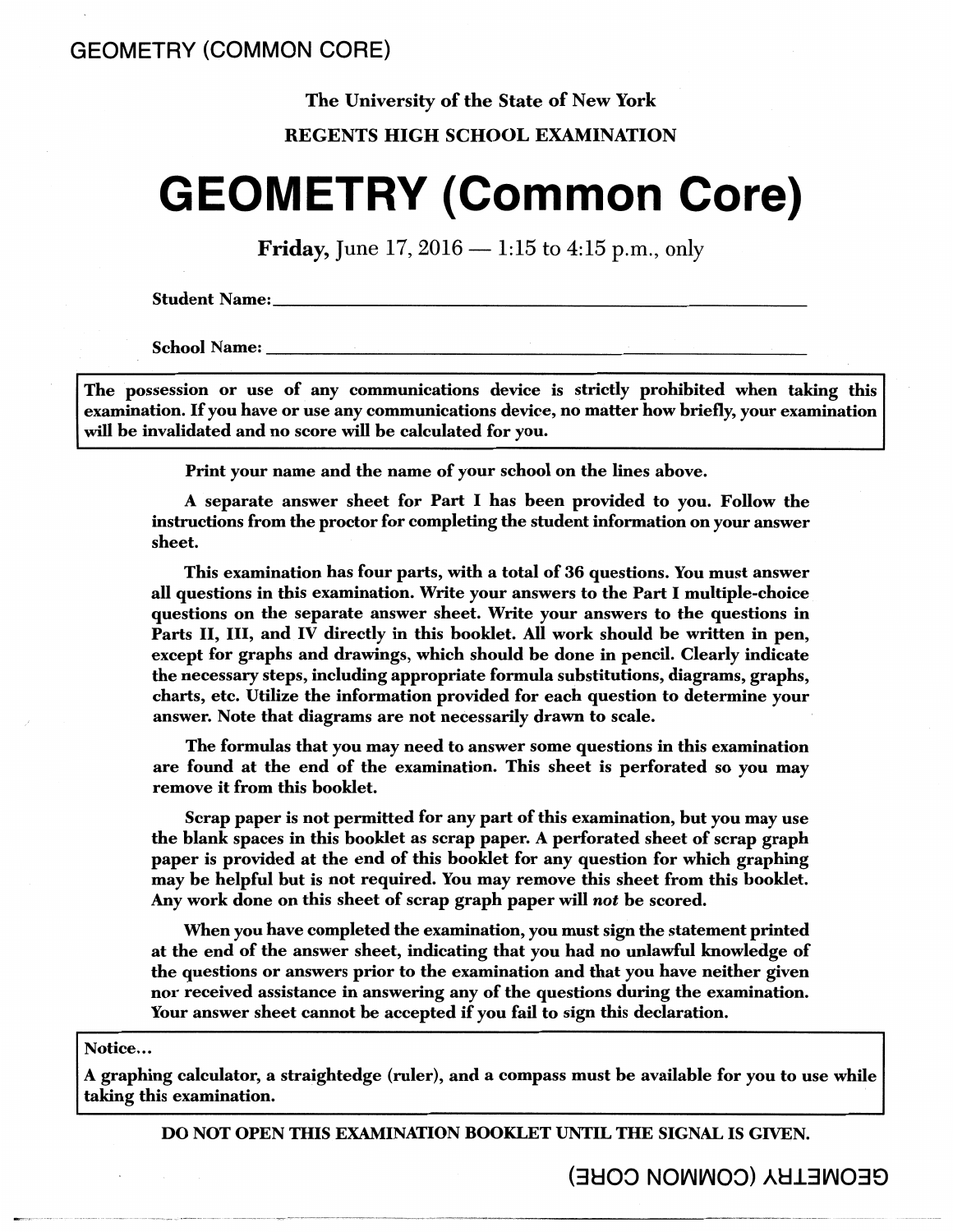#### Part I

Answer all 24 questions in this part. Each correct answer will receive 2 credits. No partial credit will be allowed. Utilize the information provided for each question to determine your answer. Note that diagrams are not necessarily drawn to scale. For each statement or question, choose the word or expression that, of those given, best completes the statement or answers the question. Record your answers on your separate answer sheet. [ 48]

1 A student has a rectangular postcard that he folds in half lengthwise. Next, he rotates it continuously about the folded edge. Which threedimensional object below is generated by this rotation?

Use this space for computations.



- 2 A three-inch line segment is dilated by a scale factor of 6 and centered at its midpoint. What is the length of its image?
	- ( 1) 9 inches ( 3) 15 inches
	- (2) 2 inches (4) 18 inches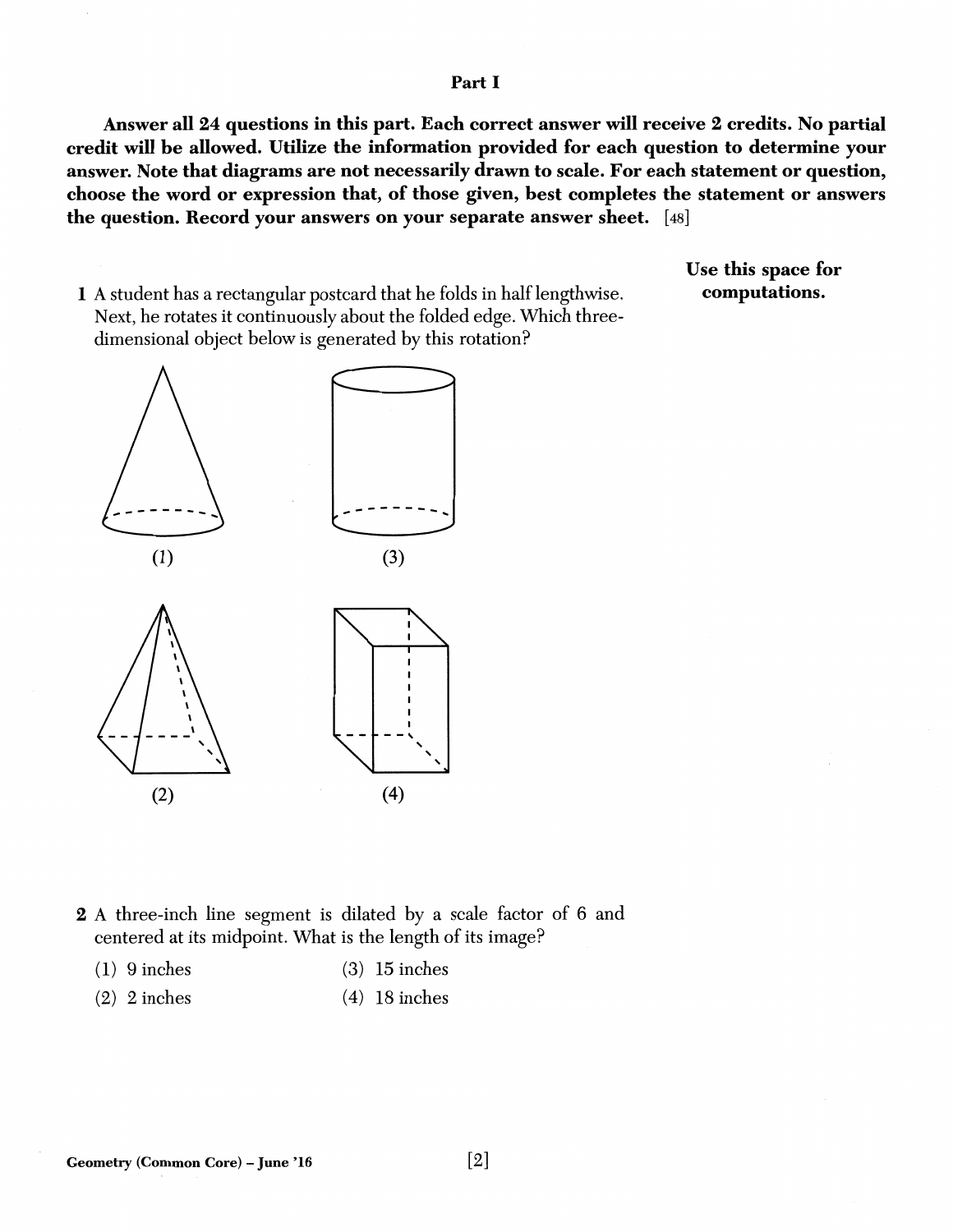3 Kevin's work for deriving the equation of a circle is shown below.

$$
x^{2} + 4x = -(y^{2} - 20)
$$
  
STEP 1 
$$
x^{2} + 4x = -y^{2} + 20
$$
  
STEP 2 
$$
x^{2} + 4x + 4 = -y^{2} + 20 - 4
$$
  
STEP 3 
$$
(x + 2)^{2} = -y^{2} + 20 - 4
$$
  
STEP 4 
$$
(x + 2)^{2} + y^{2} = 16
$$

In which step did he make an error in his work?

$$
(1) Step 1 \t(3) Step 3
$$

$$
(2) Step 2 \t(4) Step 4
$$

4 Which transformation of *OA* would result in an image parallel to *OA?* 



- ( 1) a translation of two units down
- (2) a reflection over the *x-axis*
- (3) a reflection over the y-axis
- (4) a clockwise rotation of  $90^{\circ}$  about the origin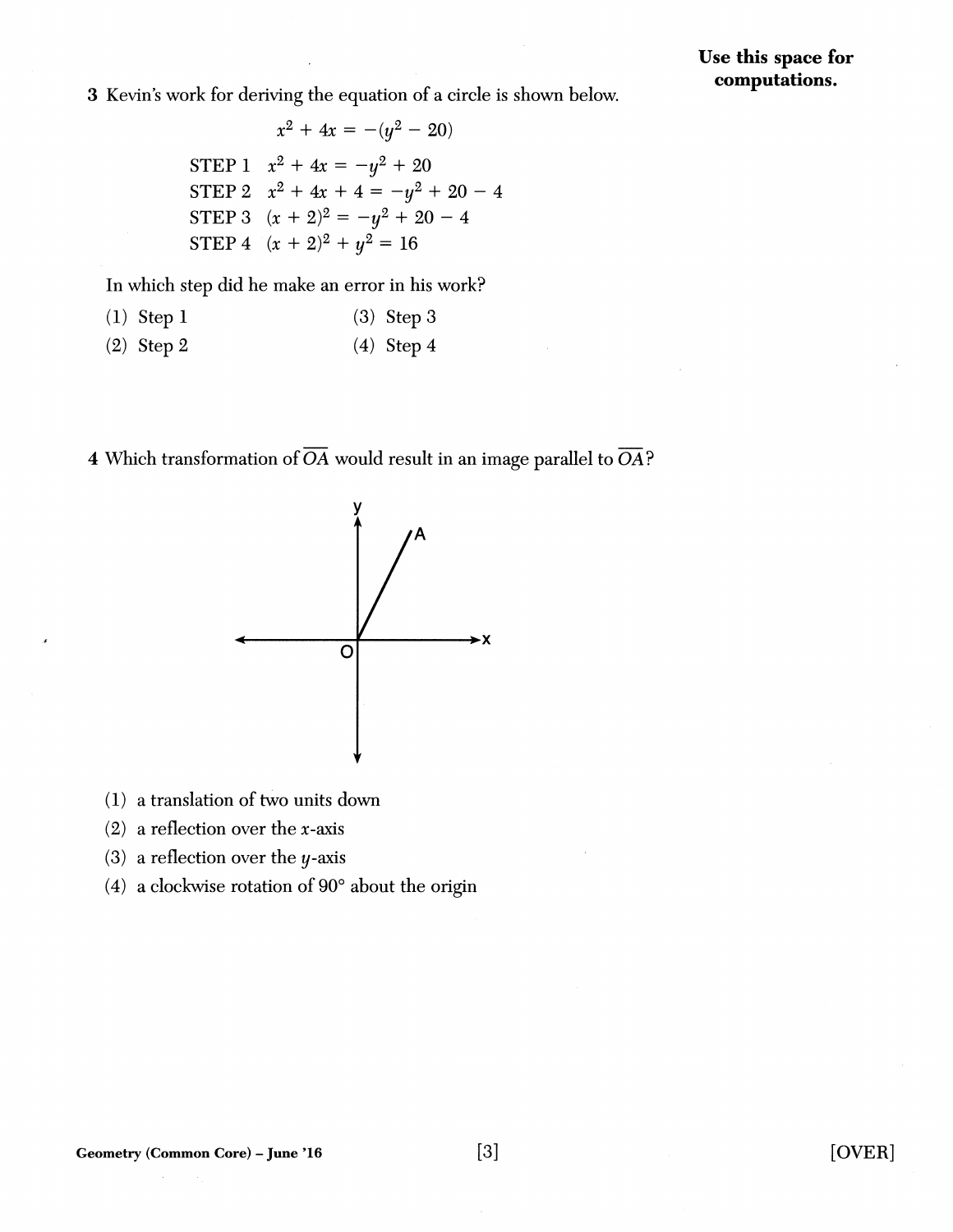5 Using the information given below, which set of triangles can *not* be proven similar?

#### Use this space for computations.



- 6 A company is creating an object from a wooden cube with an edge length of 8.5 cm. A right circular cone with a diameter of 8 cm and an altitude of 8 cm will be cut out of the cube. Which expression represents the volume of the remaining wood?
	- (1)  $(8.5)^3 \pi(8)^2(8)$ (2)  $(8.5)^3 - \pi(4)^2(8)$  (4)  $(8.5)^3 - \frac{1}{2}\pi(4)^2(8)$ (3)  $(8.5)^3 - \frac{1}{3}\pi(8)^2(8)$

#### 7 Two right triangles must be congruent if

- (1) an acute angle in each triangle is congruent
- (2) the lengths of the hypotenuses are equal
- (3) the corresponding legs are congruent
- $(4)$  the areas are equal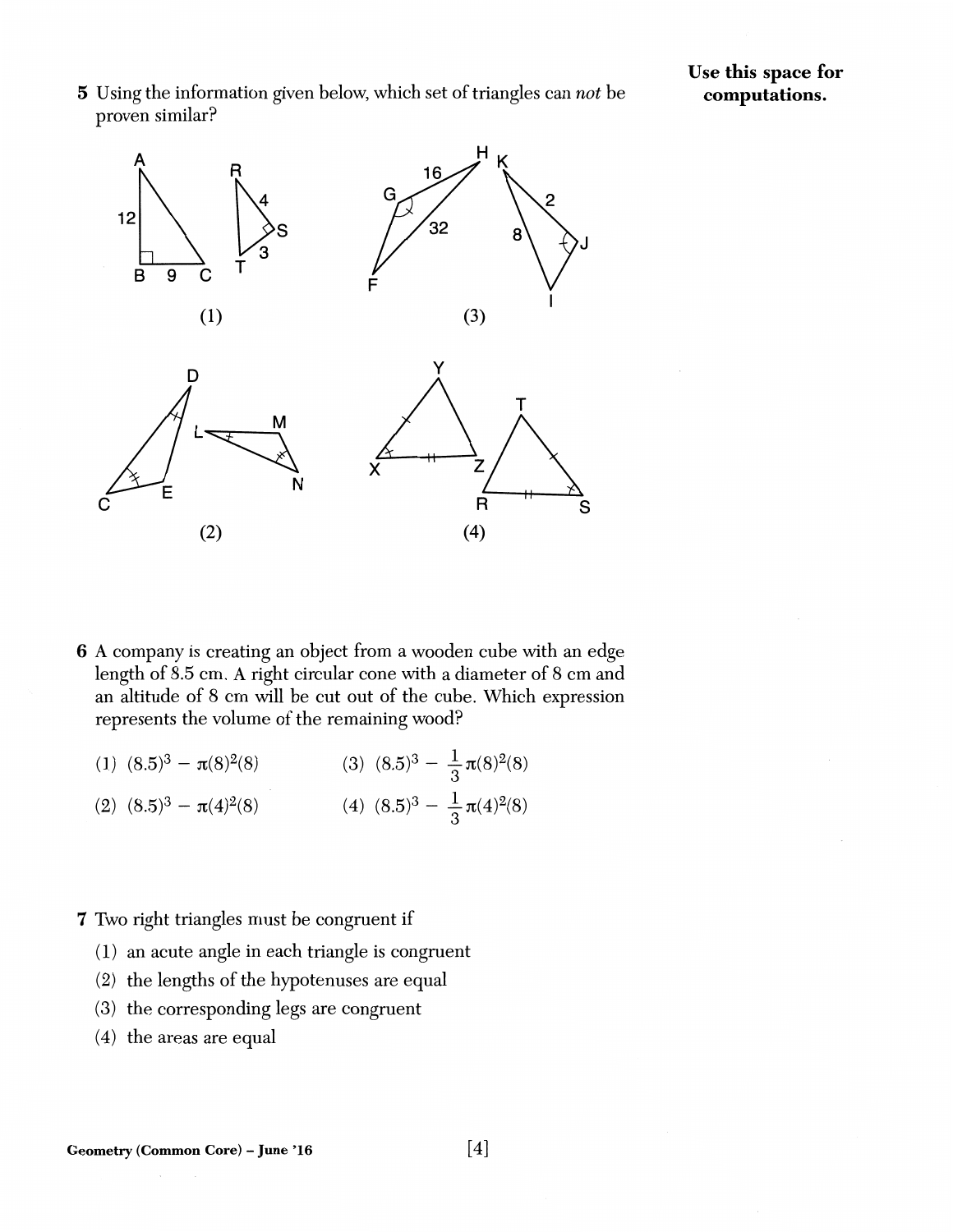8 Which sequence of transformations will map  $\triangle ABC$  onto  $\triangle A'B'C'$ ?



- (1) reflection and translation
- (2) rotation and reflection
- (3) translation and dilation
- (4) dilation and rotation
- 9 In parallelogram *ABCD,* diagonals *AC* and *BD* intersect at *E.* Which statement does *not* prove parallelogram *ABCD* is a rhombus?
	- $(1)$   $\overline{AC} \cong \overline{DB}$
	- (2)  $\overline{AB} \cong \overline{BC}$ <br>(3)  $\overline{AC} \perp \overline{DB}$
	-
	- (4) *AC* bisects *LDCB.*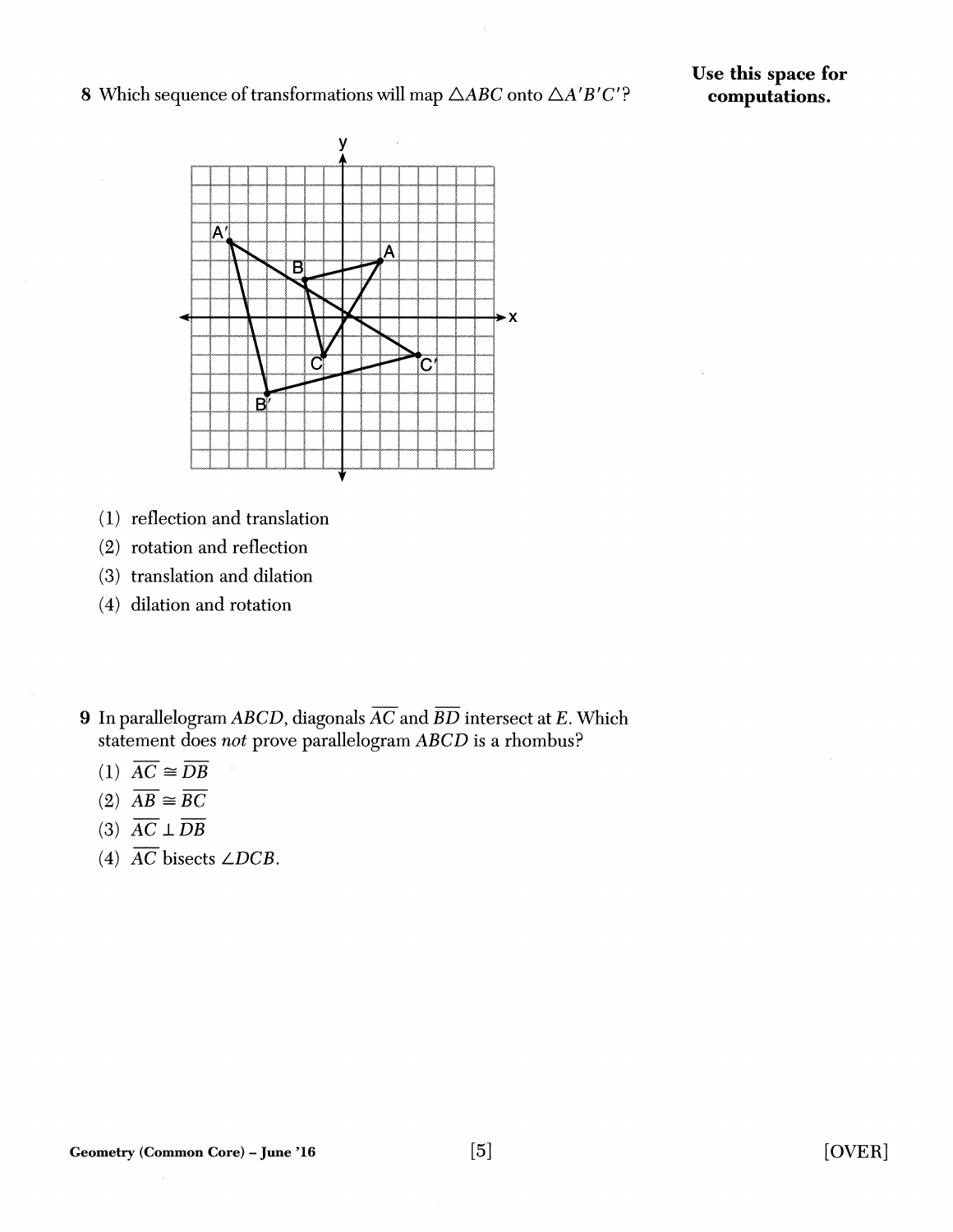**10** In the diagram below of circle  $O$ ,  $\overline{OB}$  and  $\overline{OC}$  are radii, and chords *AB, BC,* and *AC* are drawn.

### Use **this** space **for computations.**



Which statement must always be true?

- $(1)$  *LBAC*  $\cong$  *LBOC*
- (2)  $m\angle BAC = \frac{1}{2}m\angle BOC$
- (3)  $\triangle BAC$  and  $\triangle BOC$  are isosceles.
- (4) The area of  $\triangle BAC$  is twice the area of  $\triangle BOC$ .
- **11** A 20-foot support post leans against a wall, making a 70° angle with the ground. To the *nearest tenth of a foot,* how far up the wall will the support post reach?
	- (1) 6.8 (3) 18.7
	- (2) 6.9 (4) 18.8
- **12** Line segment *NY* has endpoints  $N(-11,5)$  and  $Y(5, -7)$ . What is the equation of the perpendicular bisector of *NY?* 
	- (1)  $y + 1 = \frac{4}{3}(x + 3)$  (3)  $y 6 = \frac{4}{3}(x 8)$ (2)  $y + 1 = -\frac{3}{4}(x + 3)$  (4)  $y - 6 = -\frac{3}{4}(x - 8)$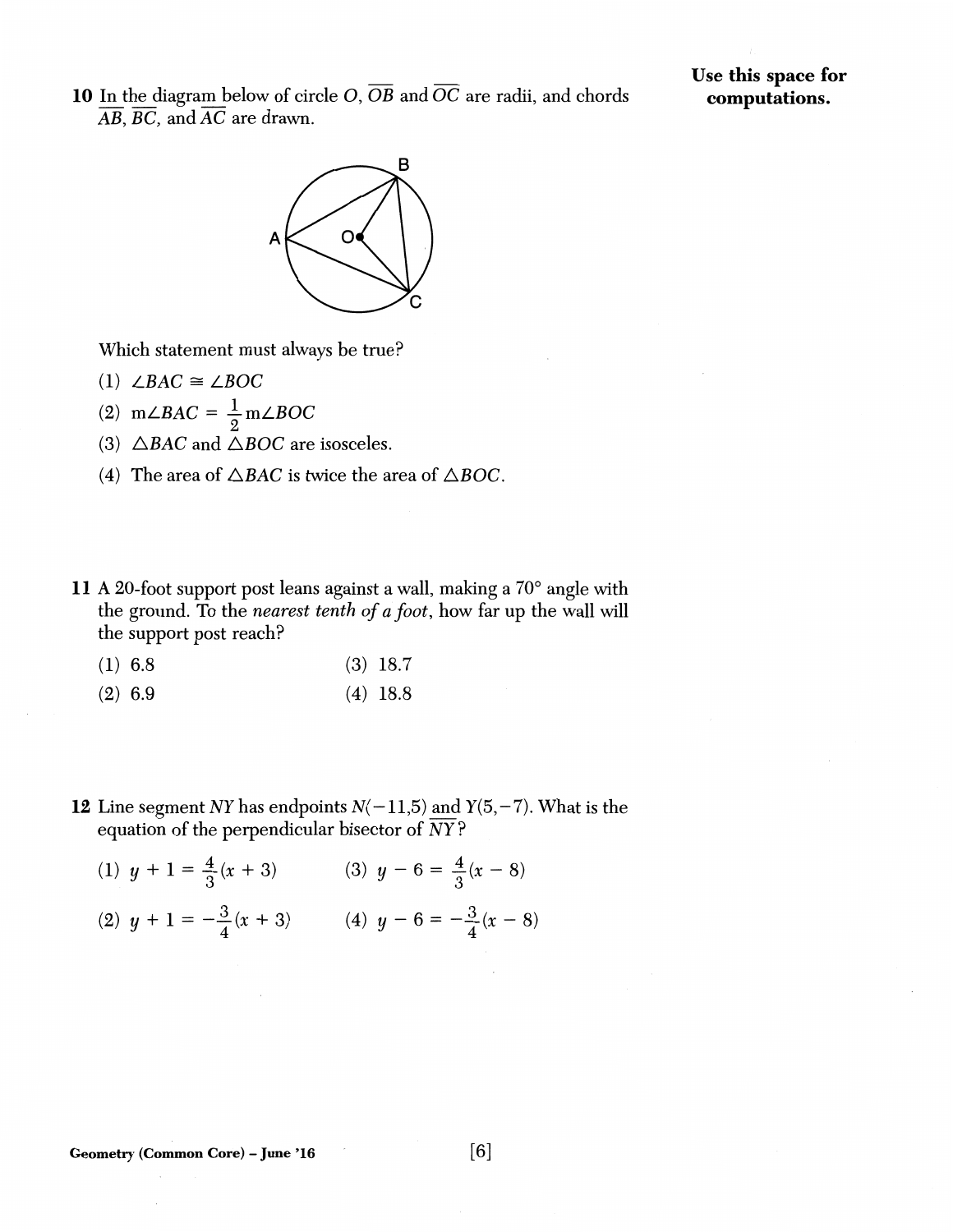13 In  $\triangle RST$  shown below, altitude  $\overline{SU}$  is drawn to  $\overline{RT}$  at *U*.

Use this space for computations.



If  $SU = h$ ,  $UT = 12$ , and  $RT = 42$ , which value of *h* will make  $\triangle RST$ a right triangle with *LRST* as a right angle?

- (1)  $6\sqrt{3}$  (3)  $6\sqrt{14}$
- (2)  $6\sqrt{10}$ (4)  $6\sqrt{35}$

14 In the diagram below,  $\triangle ABC$  has vertices  $A(4,5)$ ,  $B(2,1)$ , and  $C(7,3)$ .



What is the slope of the altitude drawn from A to *BC?* 

- $(1) \frac{2}{x}$ 5  $(3) -\frac{1}{2}$ 2
- $(2) \frac{3}{2}$ 2  $(4) -\frac{5}{6}$ 2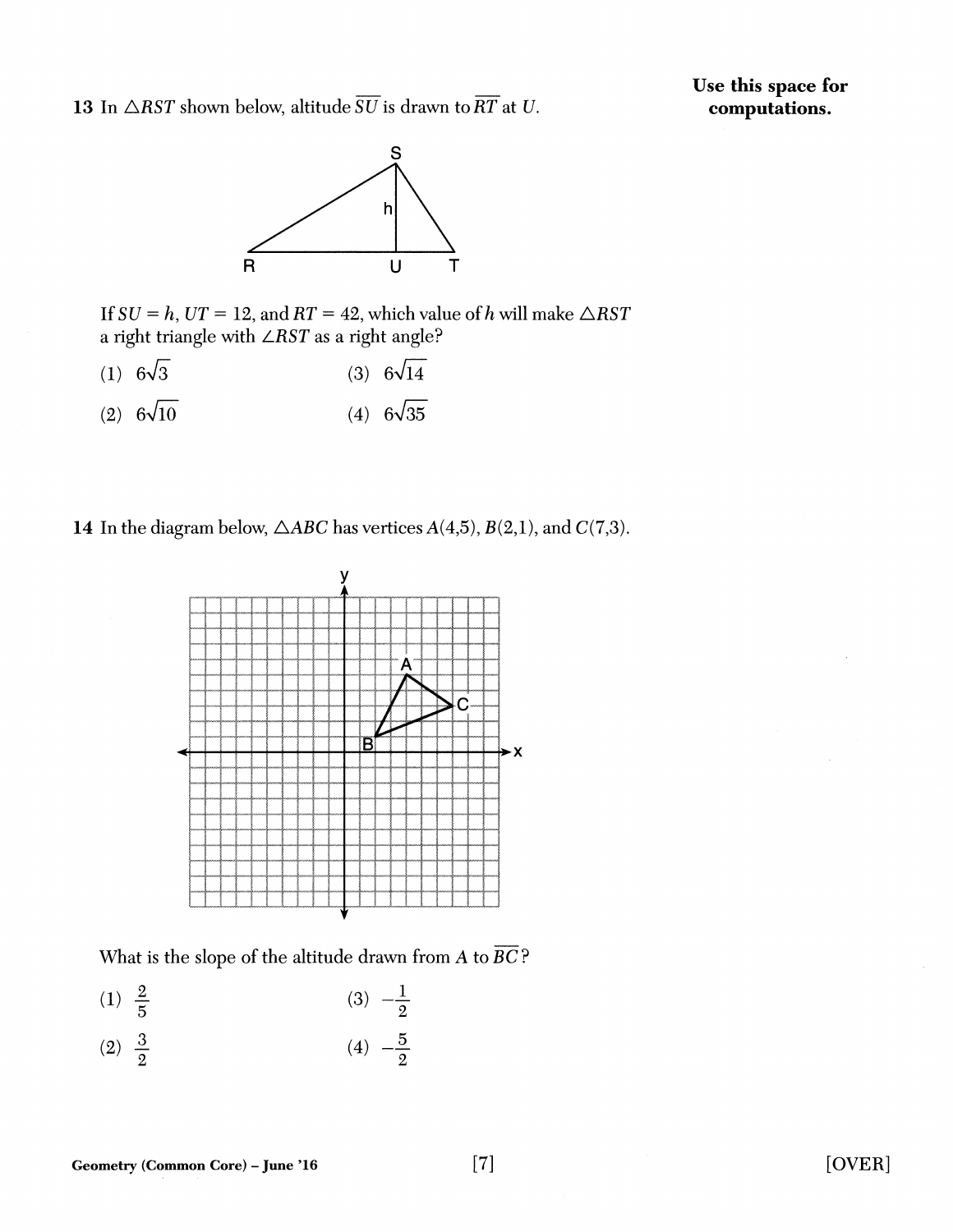Use this space for computations.

15 In the diagram below,  $\triangle ERM \sim \triangle JTM$ .



Which statement is always true?



16 On the set of axes below, rectangle ABCD can be proven congruent to rectangle KLMN using which transformation?



- $(1)$  rotation
- (2) translation
- (3) reflection over the x-axis
- (4) reflection over the  $y$ -axis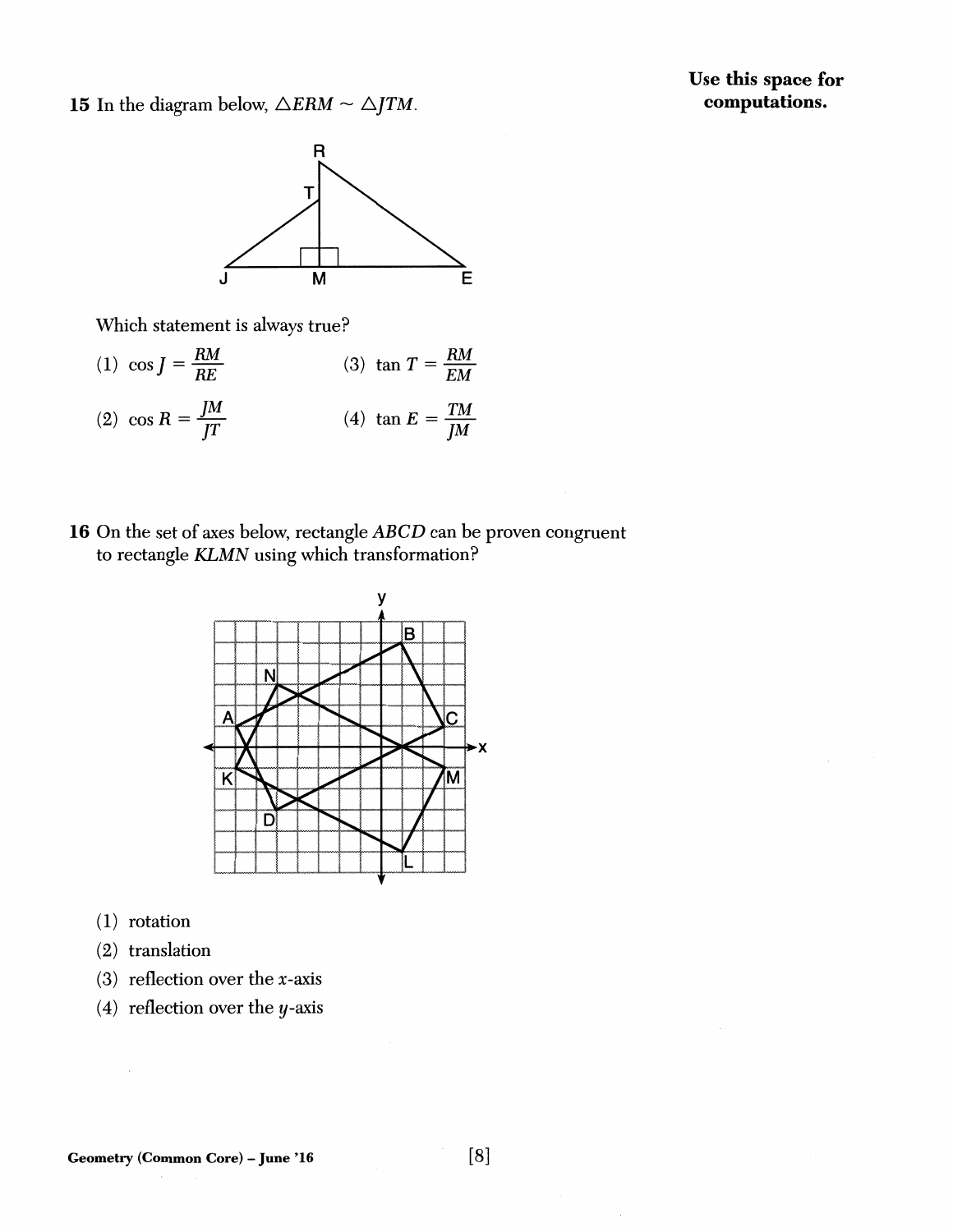17 In the diagram below,  $\overline{DB}$  and  $\overline{AF}$  intersect at point C, and *AD* and *FBE* are drawn.



If  $AC = 6$ ,  $DC = 4$ ,  $FC = 15$ ,  $m\angle D = 65^{\circ}$ , and  $m\angle CBE = 115^{\circ}$ , what is the length of *CB* ?

- $(1)$  10  $(3)$  17
- $(2)$  12  $(4)$  22.5
- 18 Seawater contains approximately 1.2 ounces of salt per liter on average. How many gallons of seawater, to the *nearest tenth of a gallon,* would contain 1 pound of salt?

| (1) 3.3 | $(3)$ 4.7 |
|---------|-----------|
|---------|-----------|

(2) 3.5 (4) 13.3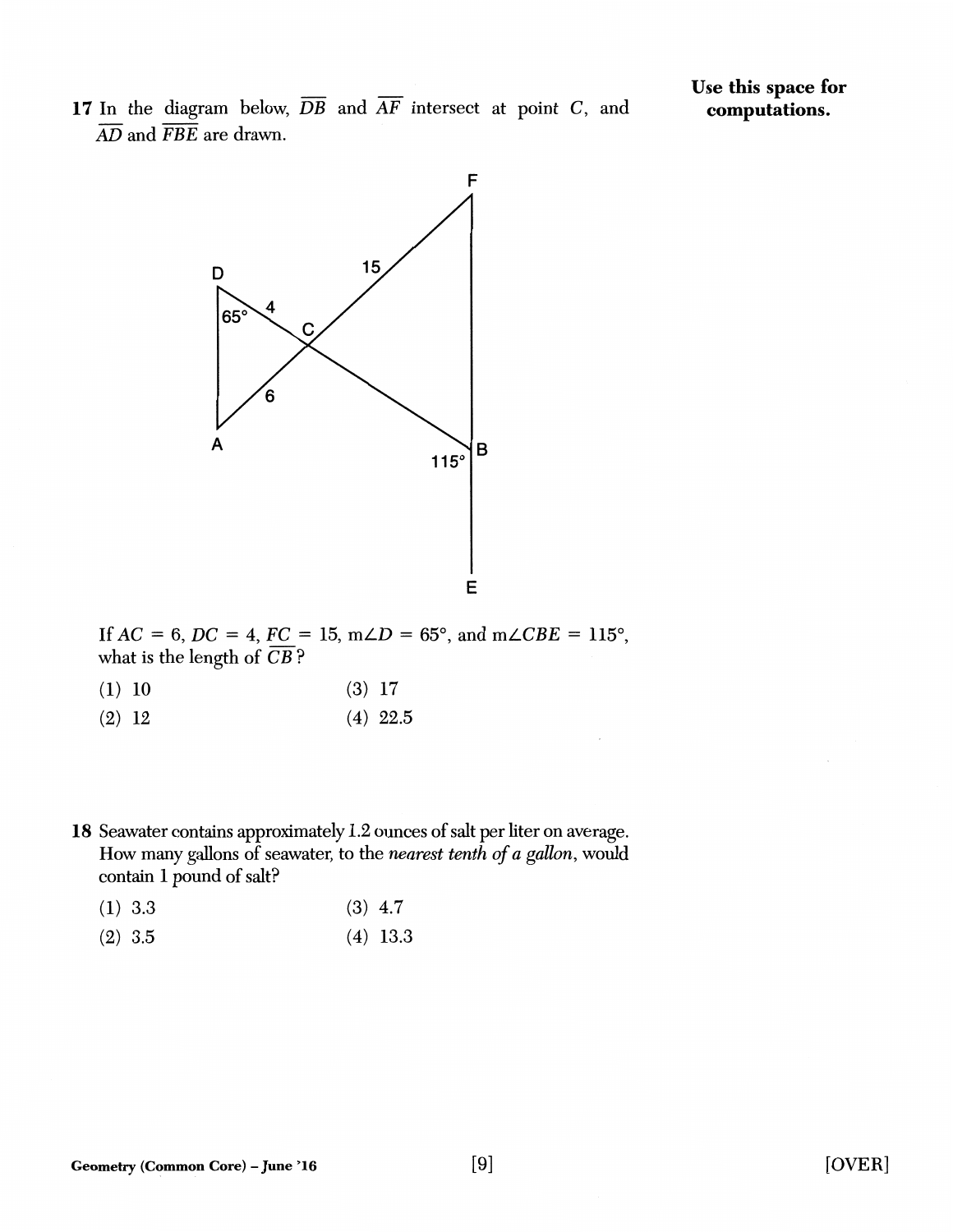19 Line segment EA is the perpendicular bisector of  $\overline{ZT}$ , and  $\overline{ZE}$  and TE are drawn.

Use this space for computations.



Which conclusion can *not* be proven?

- (1)  $\overline{EA}$  bisects angle ZET.
- (2) Triangle EZT is equilateral.
- (3)  $\overline{EA}$  is a median of triangle EZT.
- ( 4) Angle Z is congruent to angle *T.*
- 20 A hemispherical water tank has an inside diameter of 10 feet. If water has a density of 62.4 pounds per cubic foot, what is the weight of the water in a full tank, to the *nearest pound?*

| $(1)$ 16,336 |  | $(3)$ 130,690 |
|--------------|--|---------------|
|--------------|--|---------------|

(2) 32,673 (4) 261,381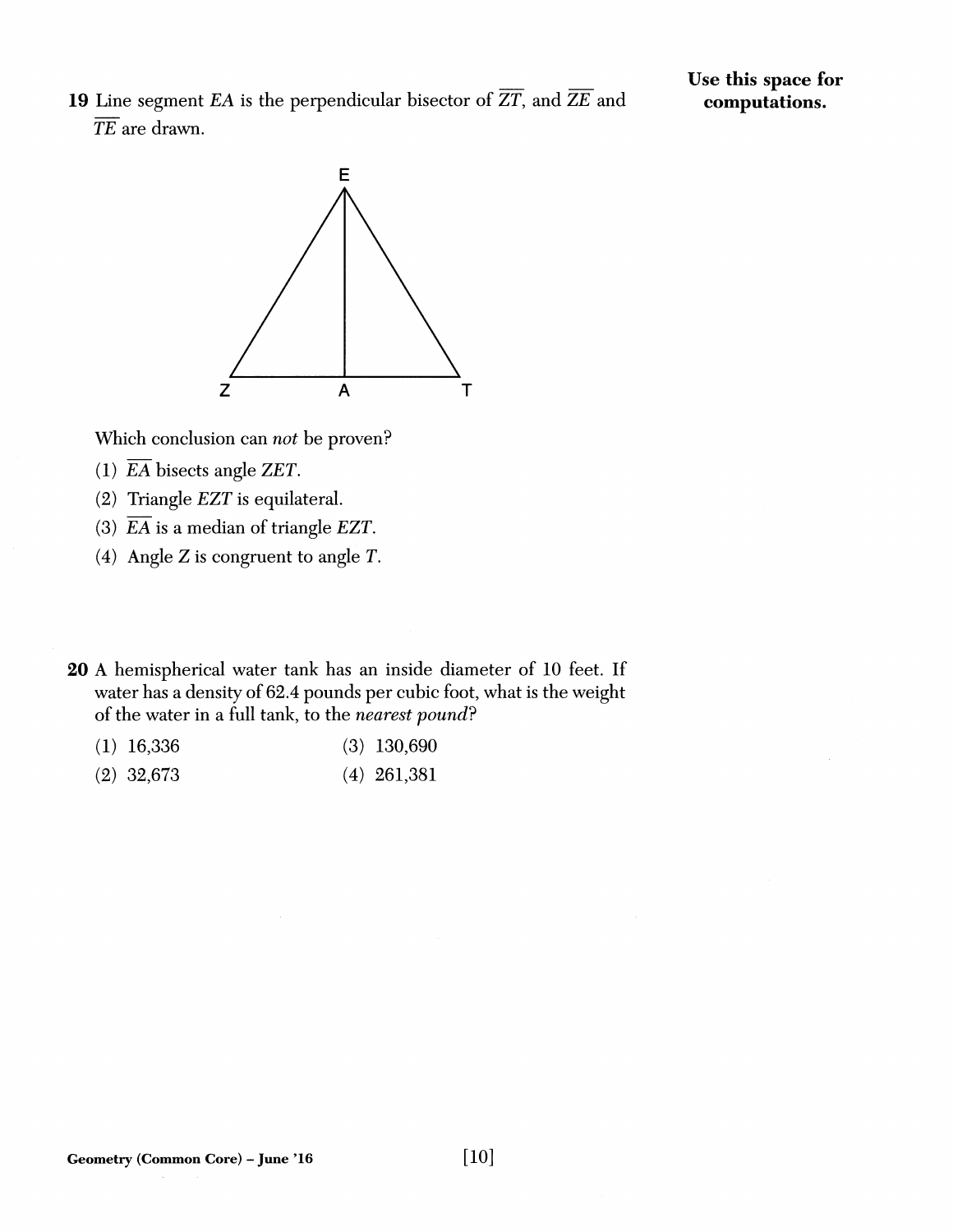21 In the diagram of  $\triangle ABC$ , points D and E are on  $\overline{AB}$  and  $\overline{CB}$ , respectively, such that  $\overline{AC} \parallel \overline{DE}.$ 



If  $AD = 24$ ,  $DB = 12$ , and  $DE = 4$ , what is the length of  $\overline{AC}$ ?

- $(1) 8$   $(3) 16$
- $(2)$  12  $(4)$  72

22 Triangle *RST* is graphed on the set of axes below.



How many square units are in the area of  $\triangle RST$ ?

- (1)  $9\sqrt{3} + 15$  (3)  $45$
- (2)  $9\sqrt{5} + 15$  (4) 90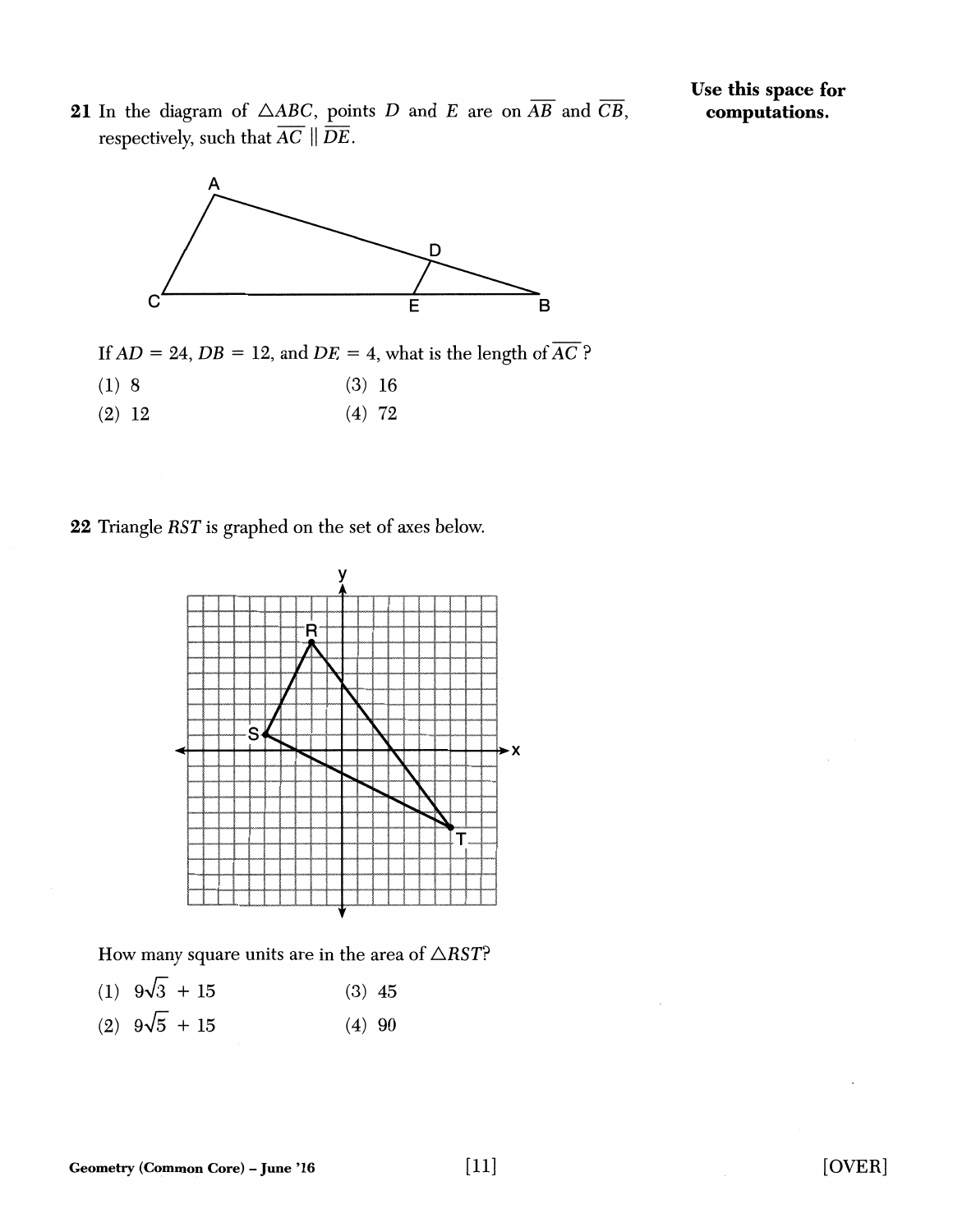**23** The graph below shows  $\overline{AB}$ , which is a chord of circle O. The coordinates of the endpoints of  $\overline{AB}$  are  $A(3,3)$  and  $B(3,-7)$ . The distance from the midpoint of  $\overline{AB}$  to the center of circle O is 2 units. Use this space for computations.



What could be a correct equation for circle O?

- (1)  $(x 1)^2 + (y + 2)^2 = 29$
- (2)  $(x + 5)^2 + (y 2)^2 = 29$
- (3)  $(x 1)^2 + (y 2)^2 = 25$
- (4)  $(x-5)^2 + (y+2)^2 = 25$
- 24 What is the area of a sector of a circle with a radius of 8 inches and formed by a central angle that measures 60°?

| (1) $\frac{8\pi}{3}$  | (3) $\frac{32\pi}{3}$ |
|-----------------------|-----------------------|
| (2) $\frac{16\pi}{3}$ | (4) $\frac{64\pi}{3}$ |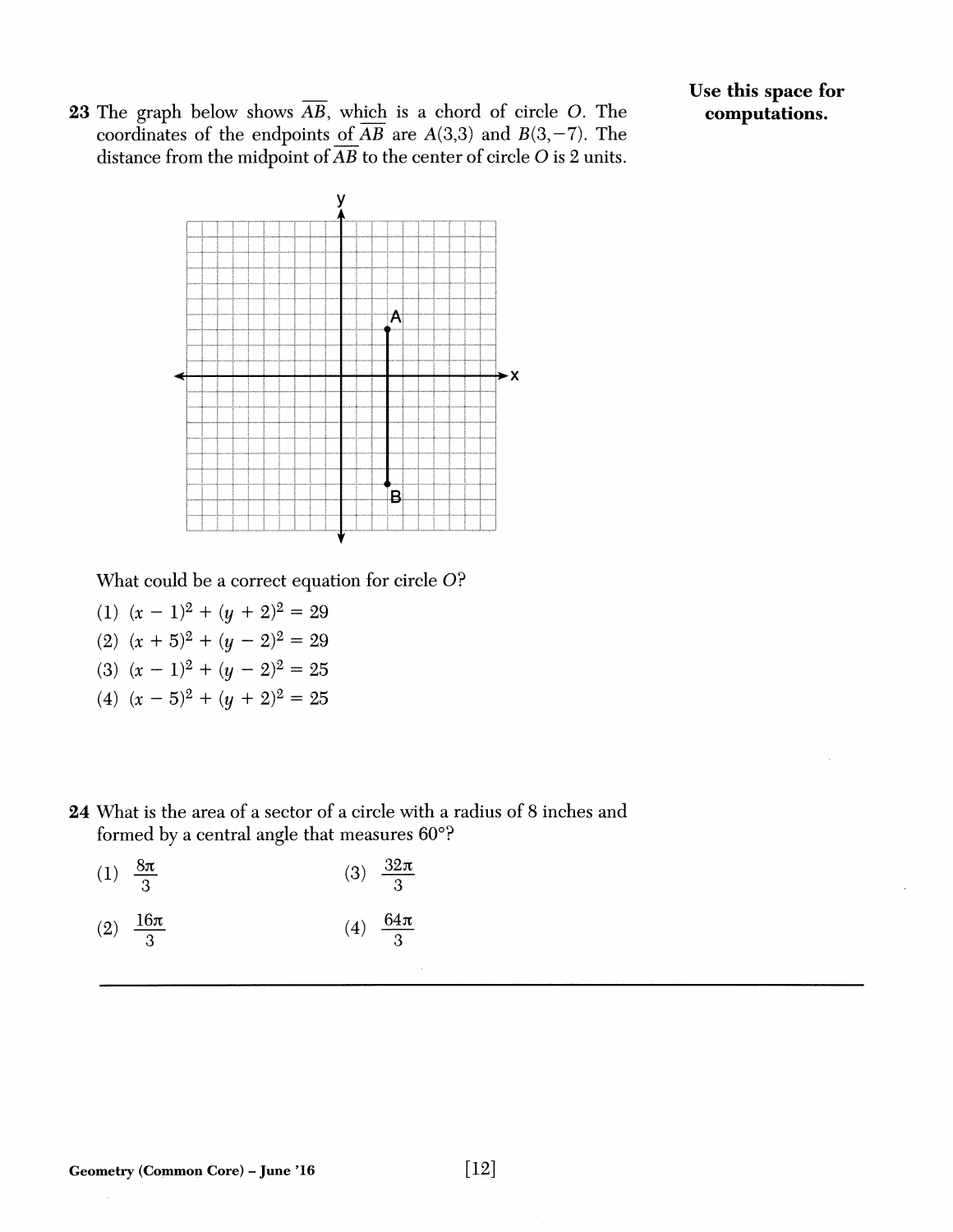#### Part II

Answer all 7 questions in this part. Each correct answer will receive 2 credits. Clearly indicate the necessary steps, including appropriate formula substitutions, diagrams, graphs, charts, etc. Utilize the information provided for each question to determine your answer. Note that diagrams are not necessarily drawn to scale. For all questions in this part, a correct numerical answer with no work shown will receive only 1 credit. All answers should be written in pen, except for graphs and drawings, which should be done in pencil. [14]

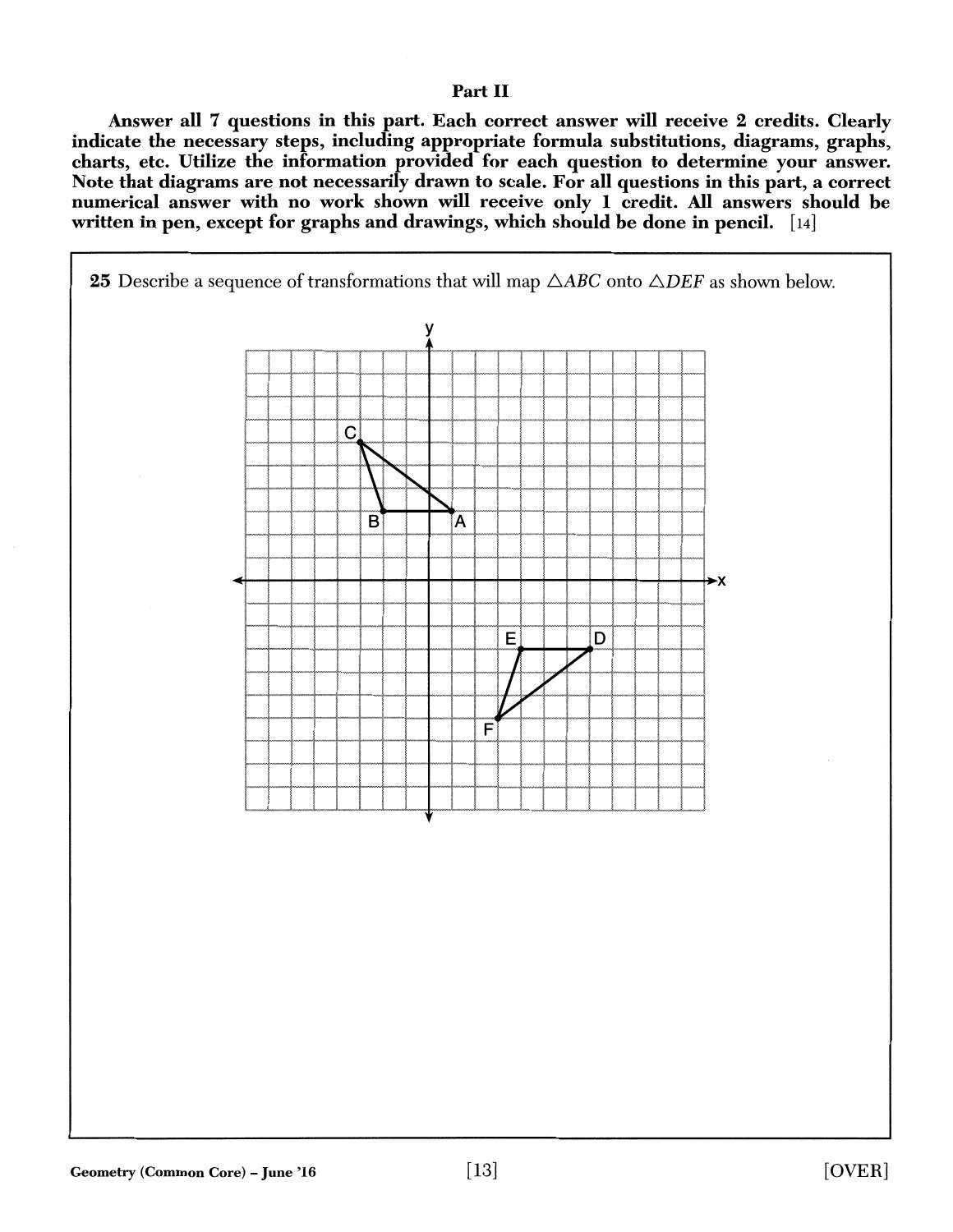26 Point  $P$  is on segment  $AB$  such that  $AP:PB$  is 4:5. If  $A$  has coordinates (4,2), and  $B$  has coordinates (22,2), determine and state the coordinates of P.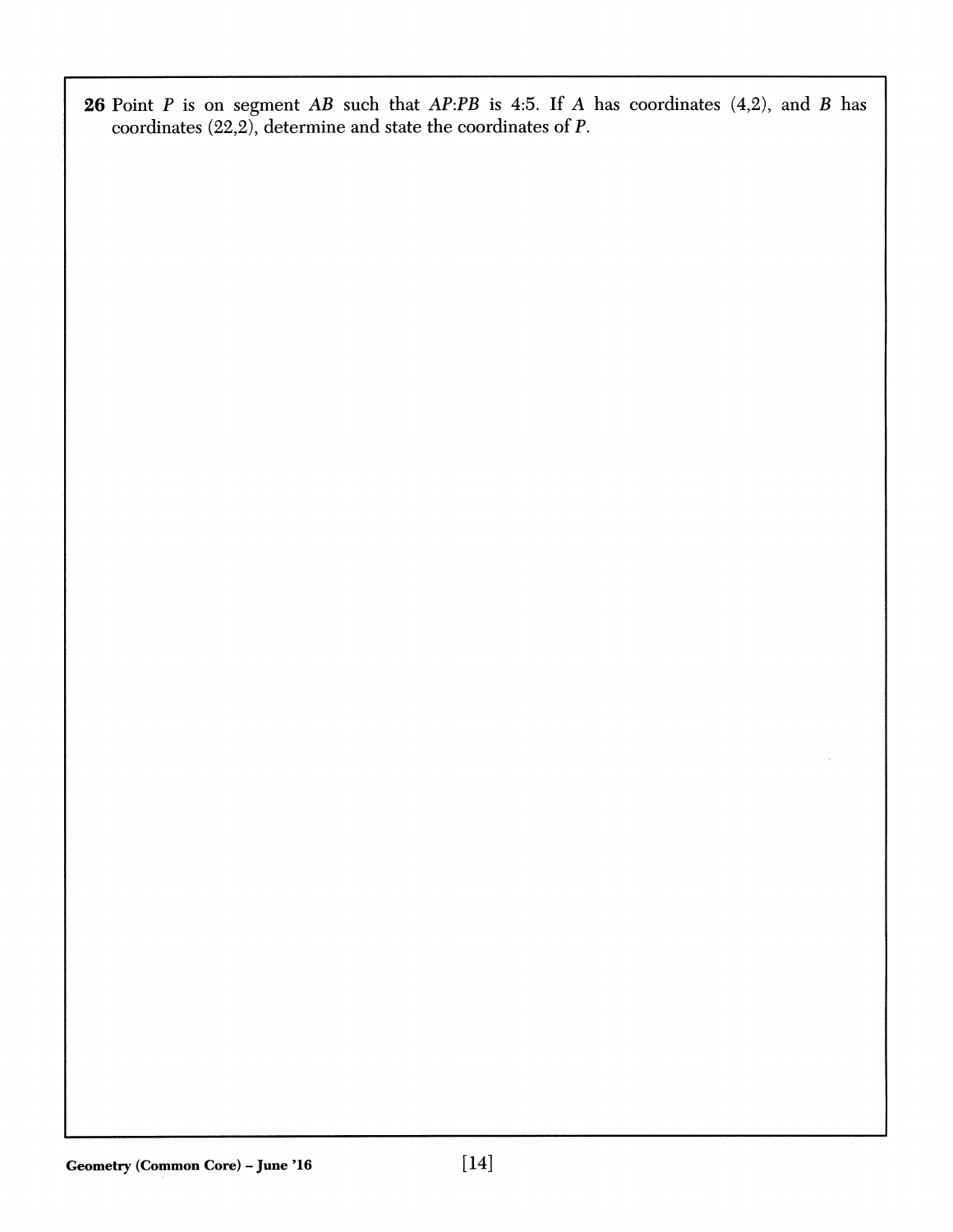



```
Explain why \overline{AB} is parallel to \overline{CD}.
```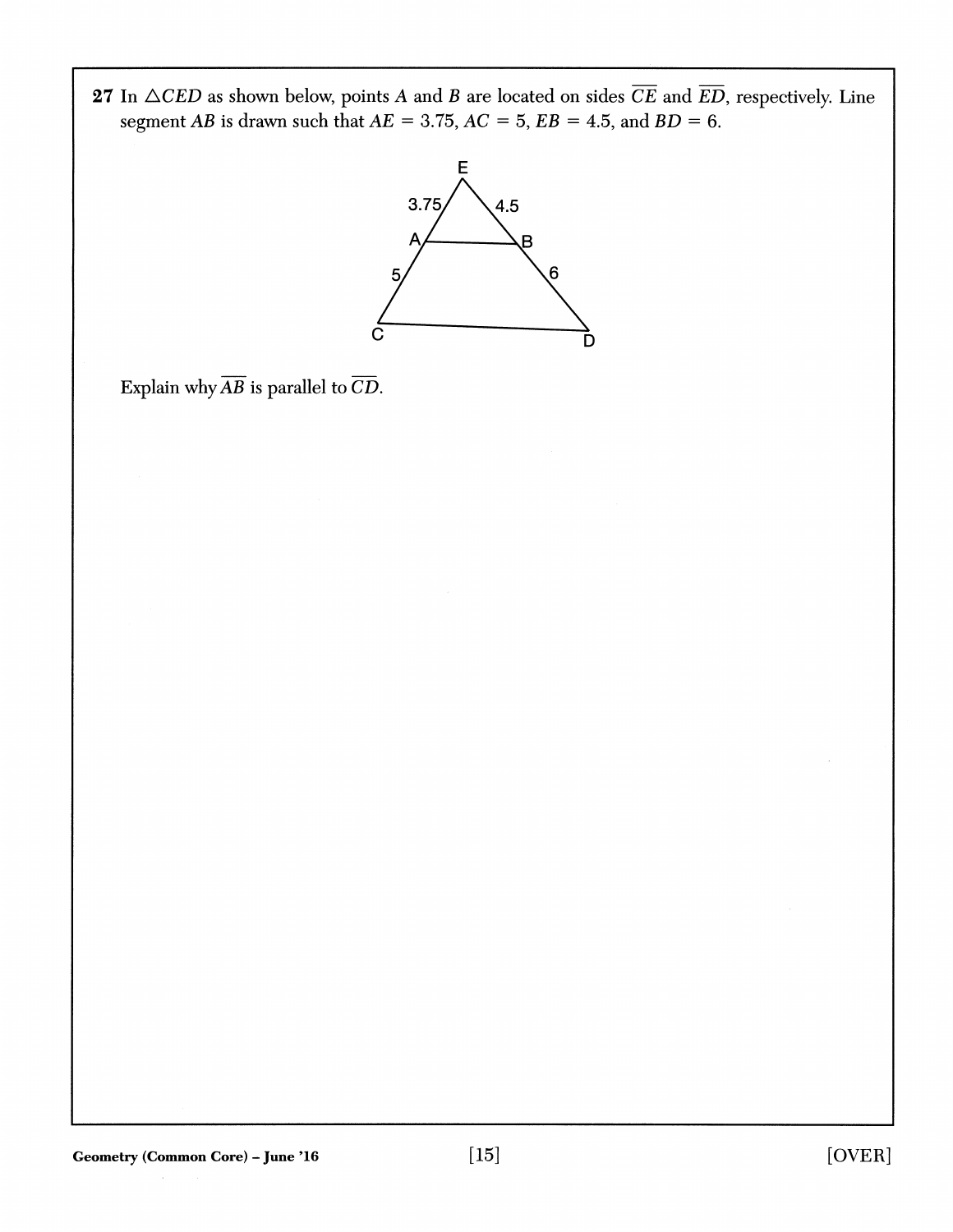28 Find the value of *R* that will make the equation sin  $73^{\circ} = \cos R$  true when  $0^{\circ} < R < 90^{\circ}$ . Explain your answer.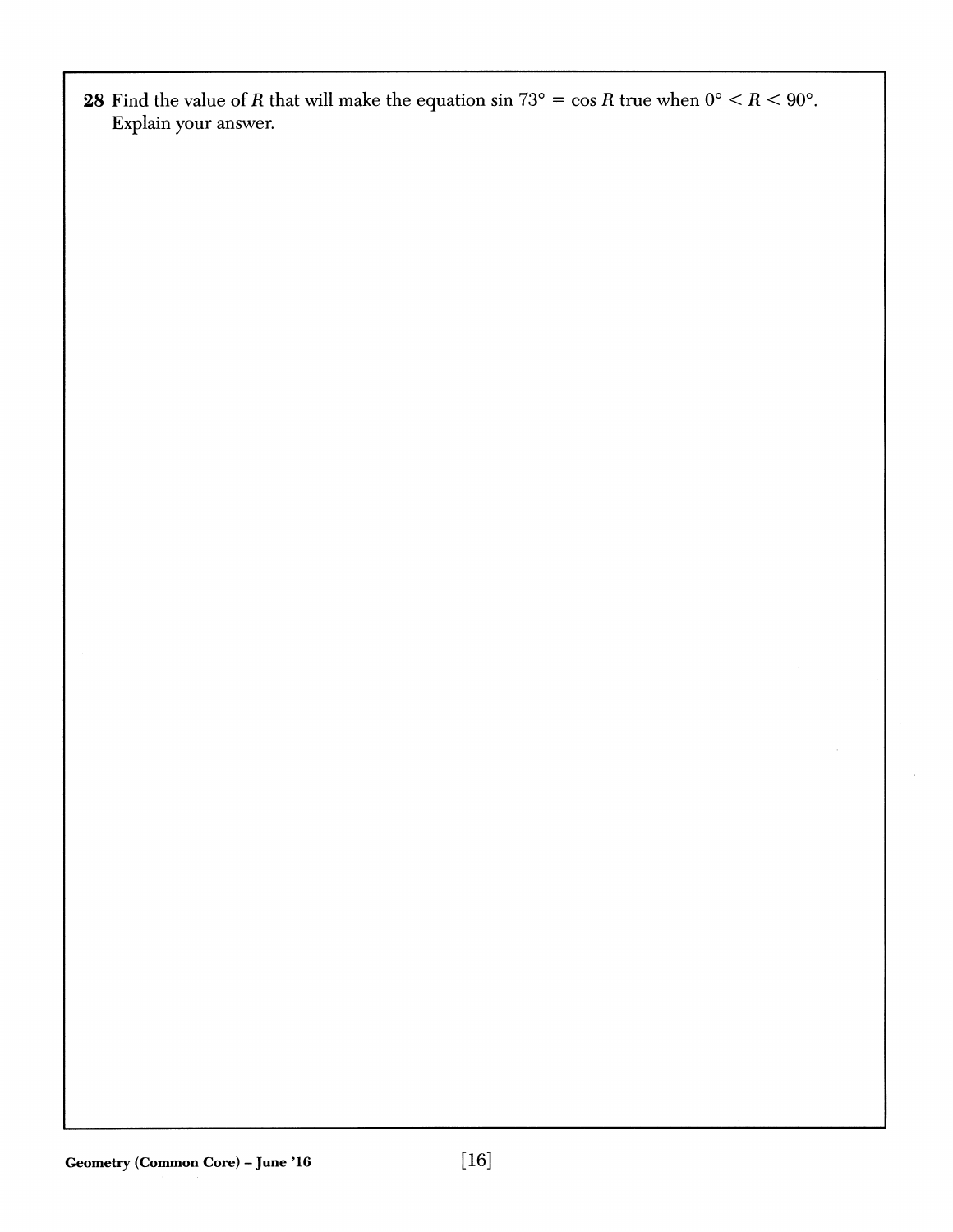29 In the diagram below, Circle 1 has radius 4, while Circle 2 has radius 6.5. Angle A intercepts an arc of length  $\pi$ , and angle *B* intercepts an arc of length  $\frac{13\pi}{8}$ .



Dominic thinks that angles A and B have the same radian measure. State whether Dominic is correct or not. Explain why.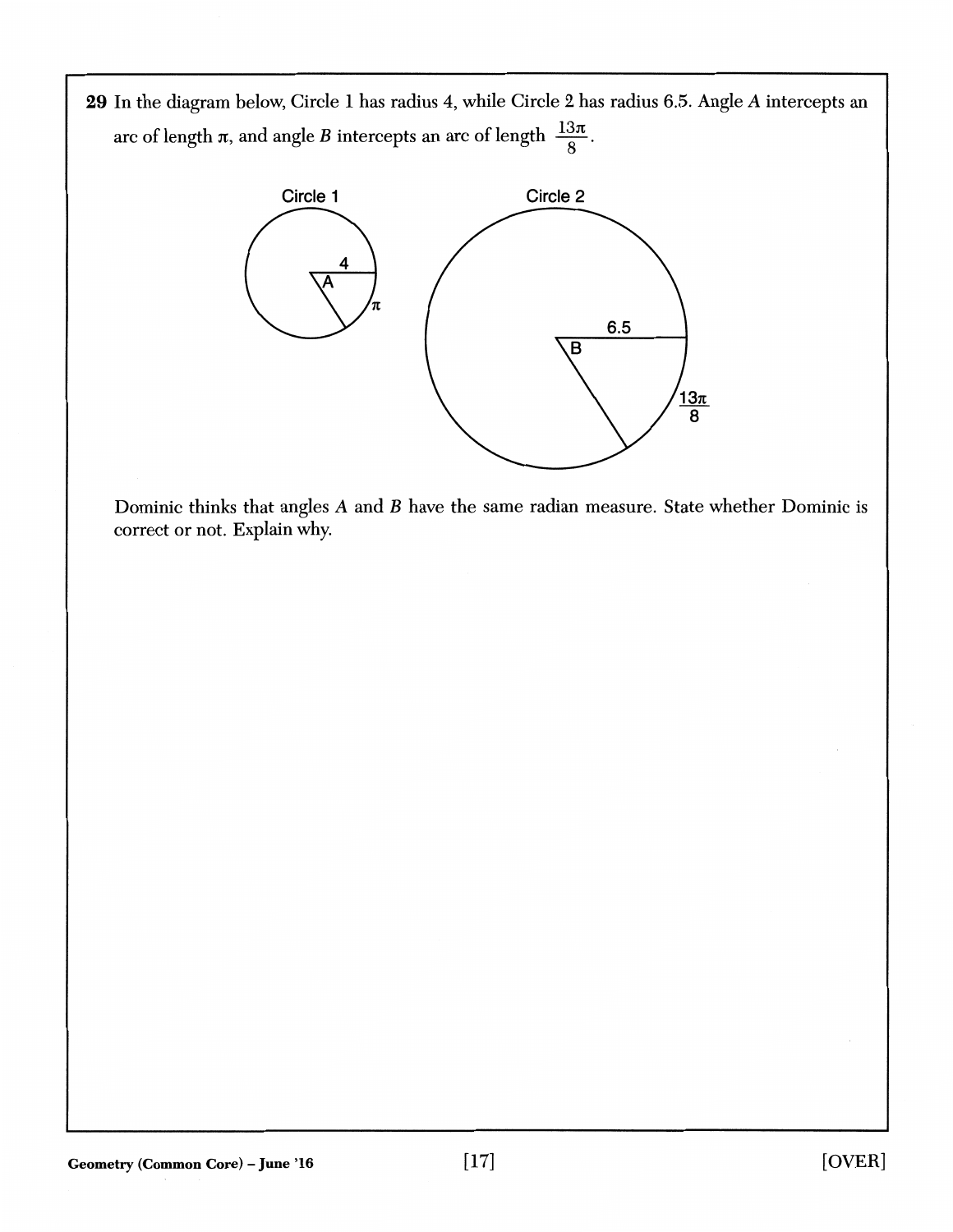30 A ladder leans against a building. The top of the ladder touches the building 10 feet above the ground. The foot of the ladder is 4 feet from the building. Find, to the *nearest degree,* the angle that the ladder makes with the level ground.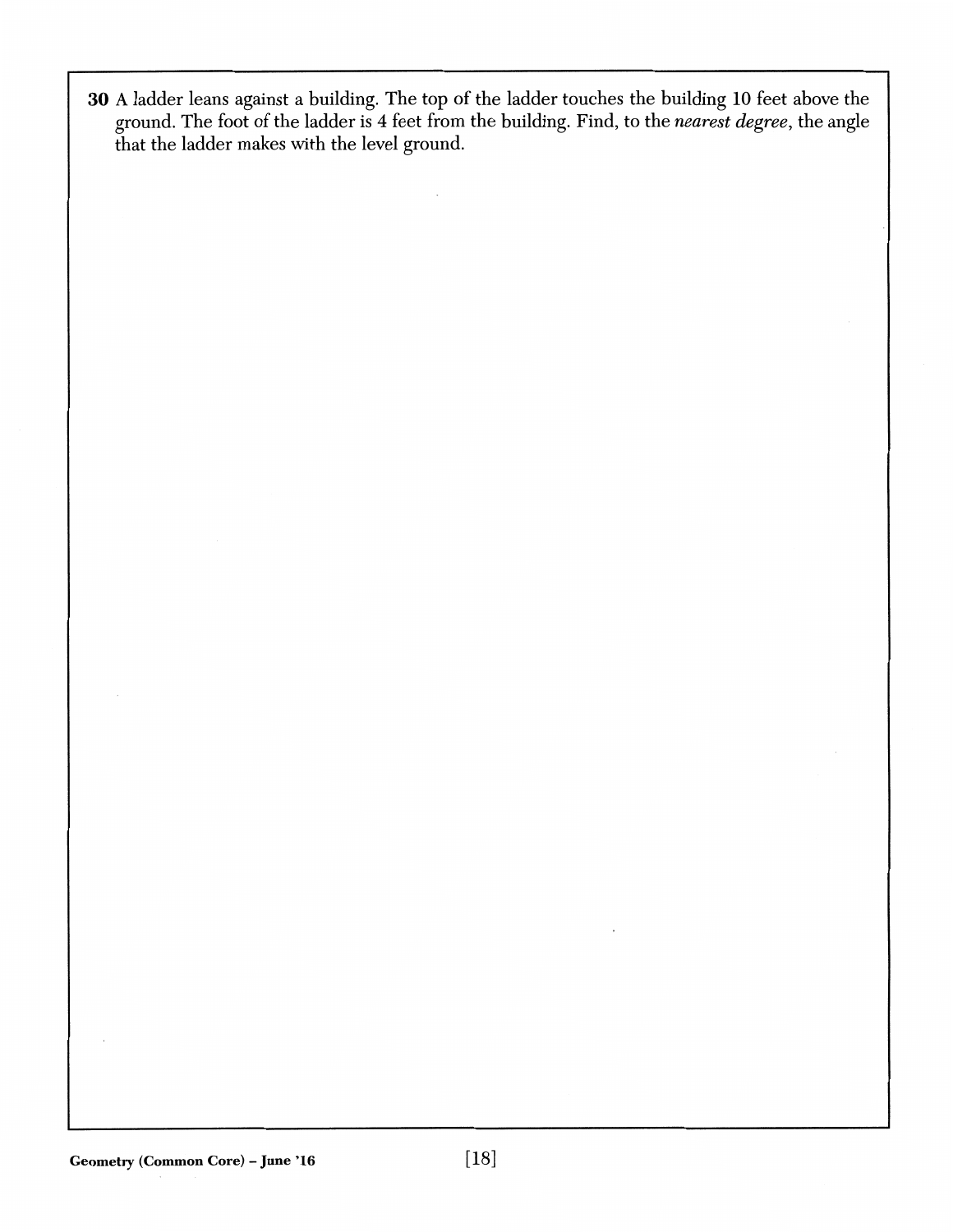31 In the diagram below, radius *OA* is drawn in circle 0. Using a compass and a straightedge, construct a line tangent to circle O at point A. [Leave all construction marks.]

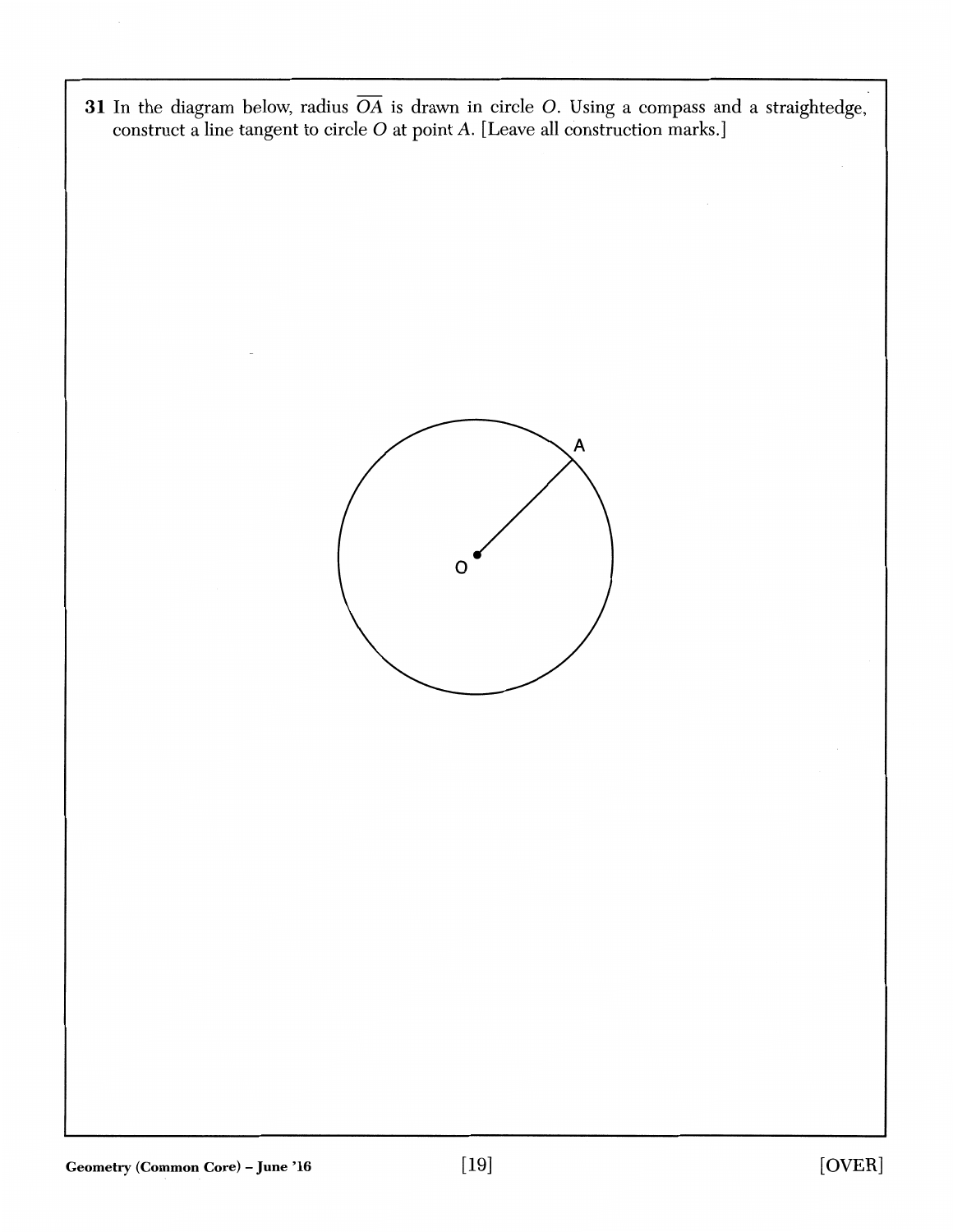#### Part III

Answer all 3 questions in this part. Each correct answer will receive 4 credits. Clearly indicate the necessary steps, including appropriate formula substitutions, diagrams, graphs, charts, etc. Utilize the information provided for each question to determine your answer. Note that diagrams are not necessarily drawn to scale. For all questions in this part, a correct numerical answer with no work shown will receive only I credit. All answers should be written in pen, except for graphs and drawings, which should be done in pencil. [12]

32 A barrel of fuel oil is a right circular cylinder where the inside measurements of the barrel are a diameter of 22.5 inches and a height of 33.5 inches. There are 231 cubic inches in a liquid gallon. Determine and state, to the *nearest tenth,* the gallons of fuel that are in a barrel of fuel oil.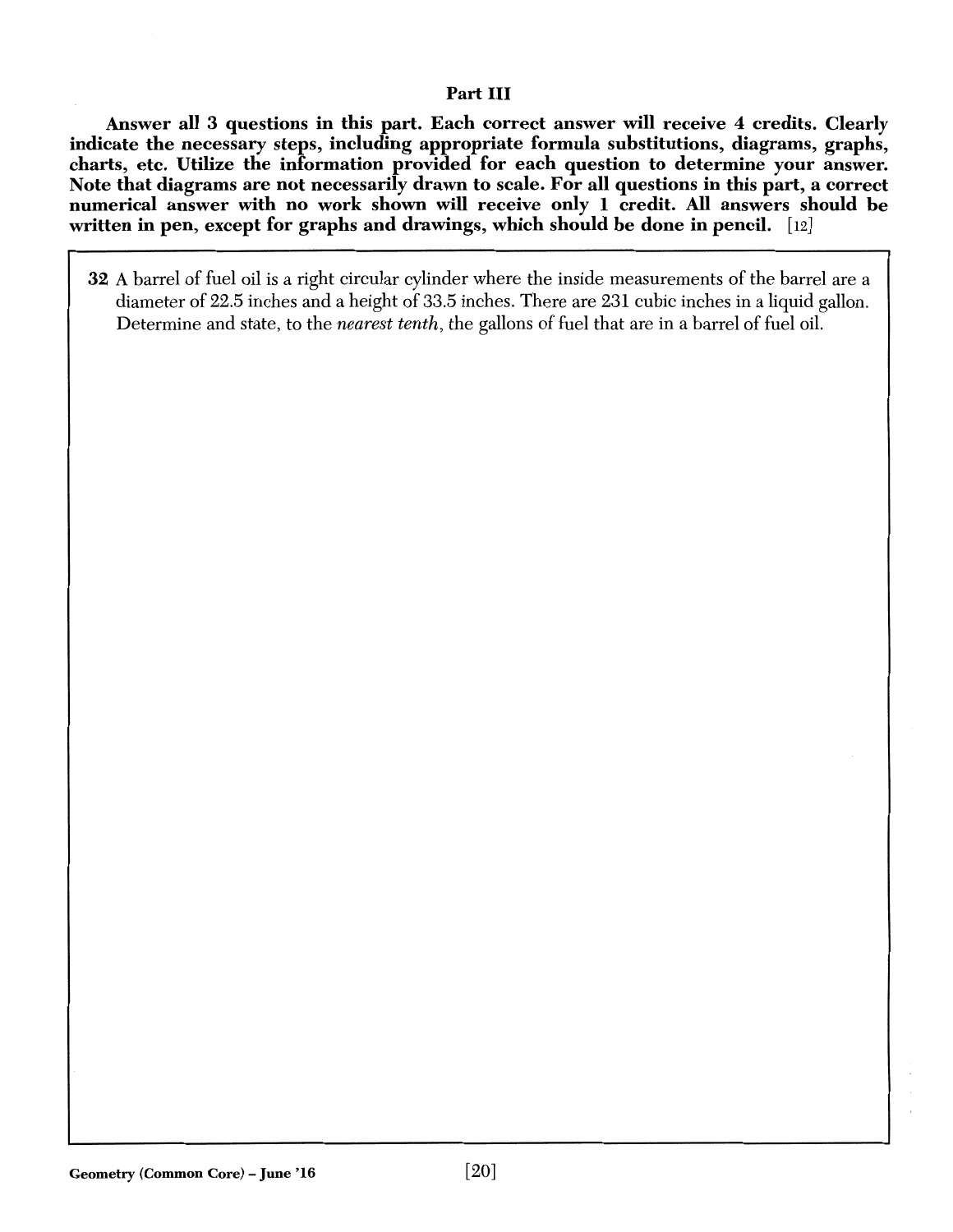33 Given: Parallelogram  $ABCD$ ,  $\overline{EFG}$ , and diagonal  $\overline{DFB}$ 



Prove:  $\triangle DEF \sim \triangle BGF$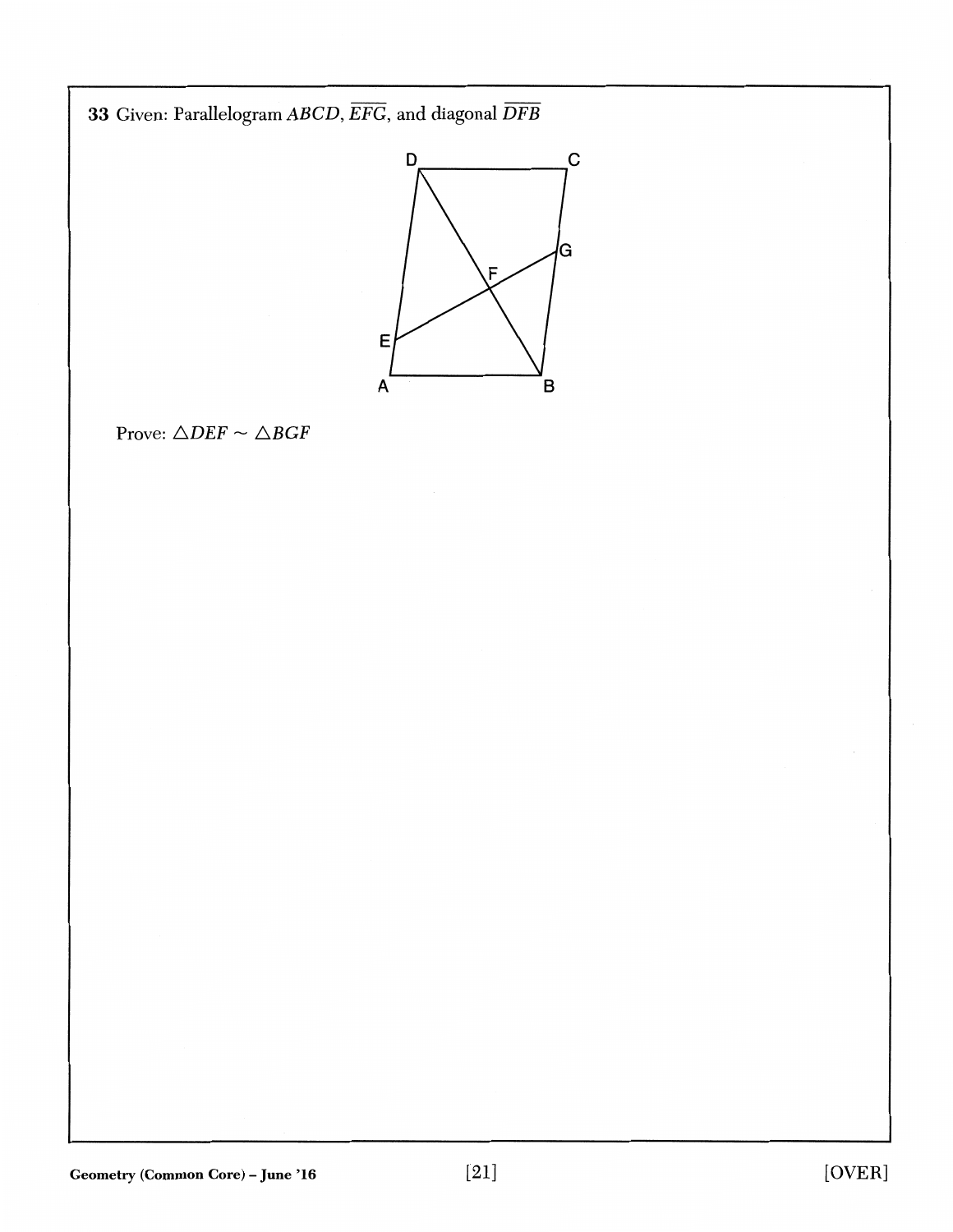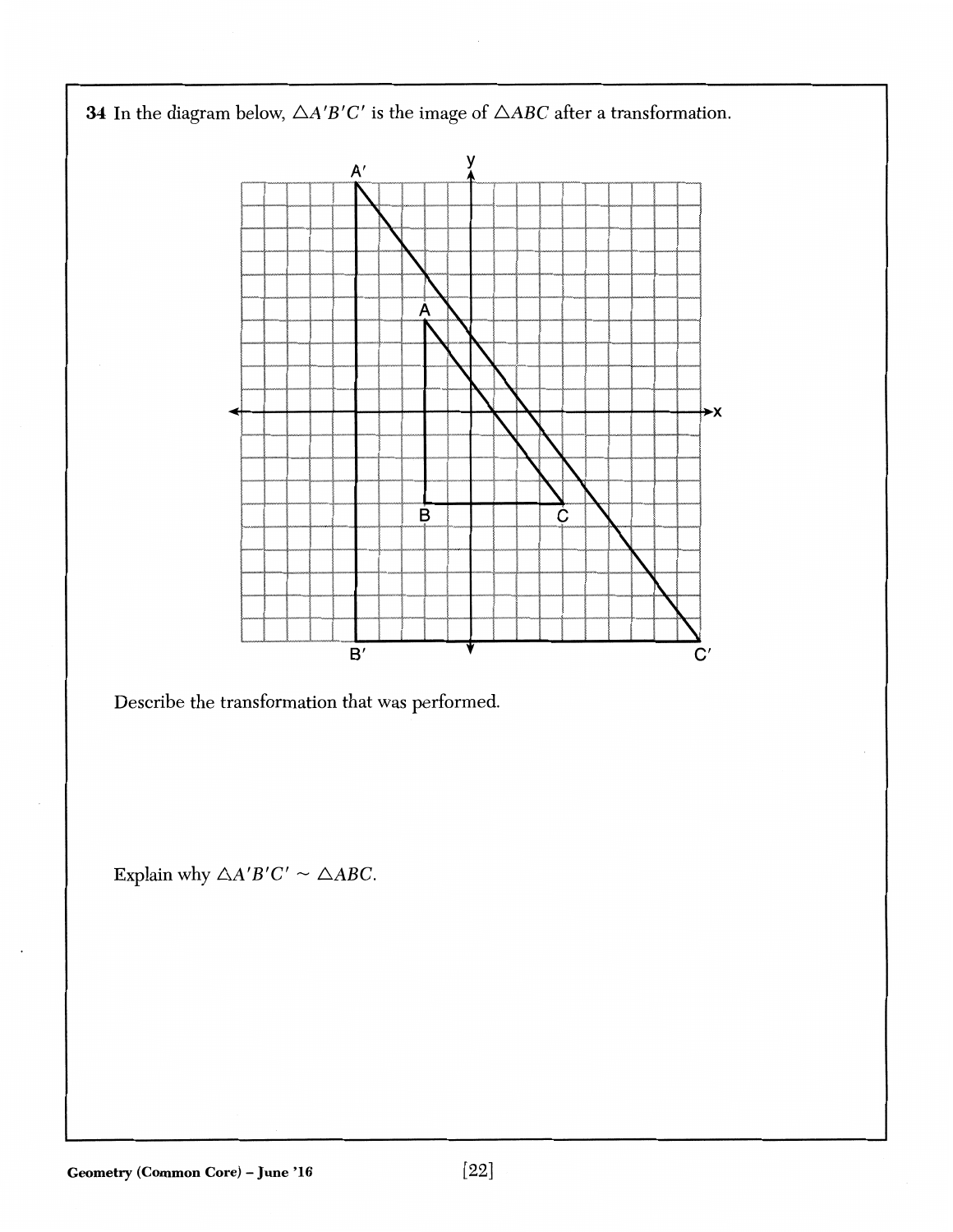#### Part IV

Answer the 2 questions in this part. Each correct answer will receive 6 credits. Clearly indicate the necessary steps, including appropriate formula substitutions, diagrams, graphs, charts, etc. Utilize the information provided for each question to determine your answer. Note that diagrams are not necessarily drawn to scale. For all questions in this part, a correct numerical answer with no work shown will receive only 1 credit. All answers should be written in pen, except for graphs and drawings, which should be done in pencil. [12]

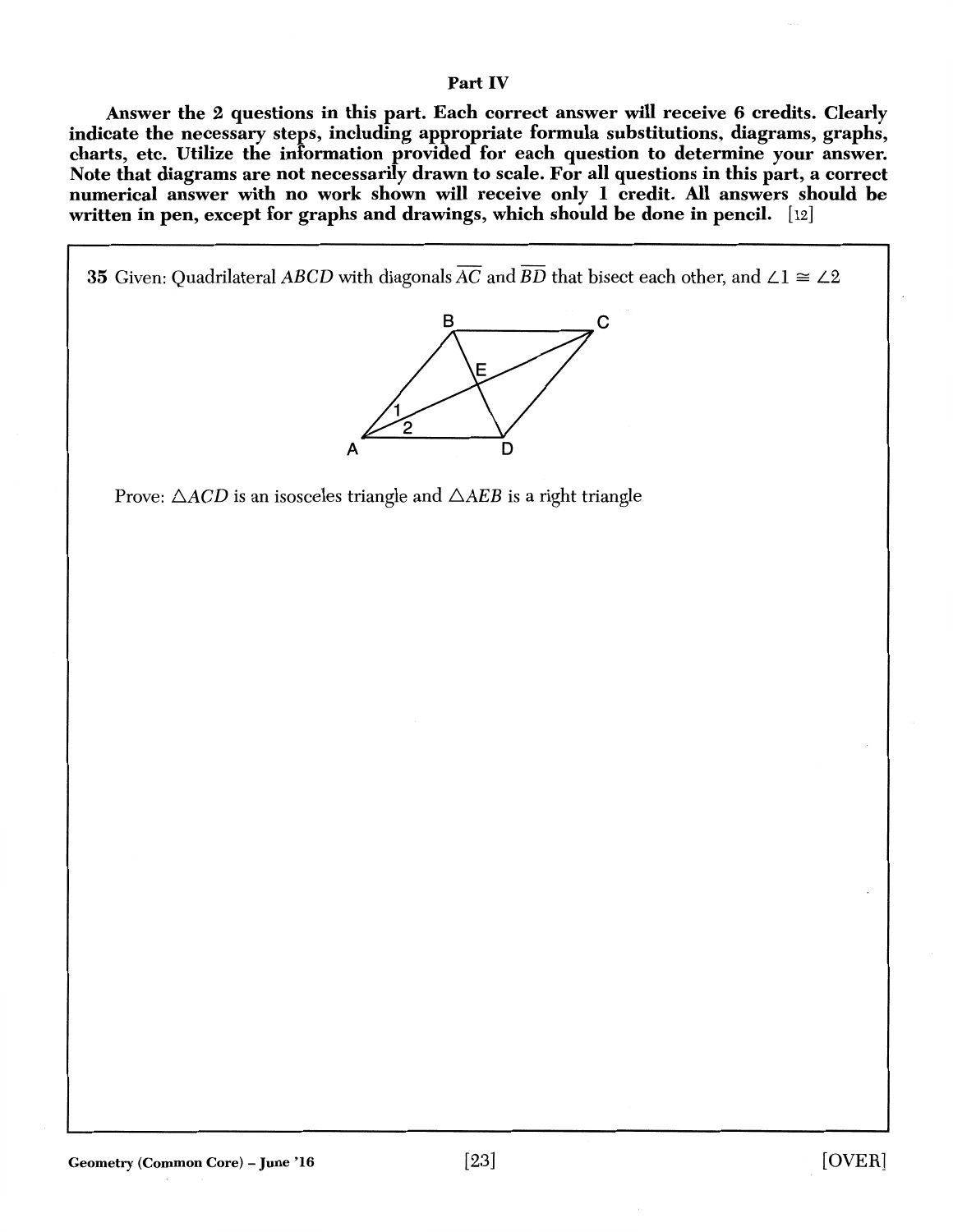**36** A water glass can be modeled by a truncated right cone (a cone which is cut parallel to its base) as shown below.



 $\begin{picture}(1,10) \put(0,0){\line(1,0){155}} \put(1,0){\line(1,0){155}} \put(1,0){\line(1,0){155}} \put(1,0){\line(1,0){155}} \put(1,0){\line(1,0){155}} \put(1,0){\line(1,0){155}} \put(1,0){\line(1,0){155}} \put(1,0){\line(1,0){155}} \put(1,0){\line(1,0){155}} \put(1,0){\line(1,0){155}} \put(1,0){\line(1,0){155}} \put(1,0){\line(1,$  $\setminus$   $\parallel$   $\perp$  $\setminus$  :  $\top$  $\setminus\!\!\!\!\setminus\!\!\!\!\setminus\!\!\!\setminus\!\!\!\setminus\!\!\!\setminus\!\!\!\setminus\!\!\!\setminus\!\!\!\setminus\!\!\!\setminus\!\!\!\setminus\!\!\!\setminus\!\!\!\setminus\!\!\!\setminus\!\!\!\setminus\!\!\!\setminus\!\!\!\setminus\!\!\!\setminus\!\!\!\setminus\!\!\!\setminus\!\!\!\setminus\!\!\!\setminus\!\!\!\setminus\!\!\!\setminus\!\!\!\setminus\!\!\!\setminus\!\!\!\setminus\!\!\!\setminus\!\!\!\setminus\!\!\!\setminus\!\!\!\setminus\!\!\!\setminus\!\!\!\setminus\!\!\!\setminus\!\!\!\setminus\!\!\!\setminus\!\!\!\set$ ...

<del>. . . . . . . . . . . . . . . . .</del>

~

The diameter of the top of the glass is 3 inches, the diameter at the bottom of the glass is 2 inches, and the height of the glass is 5 inches.

The base with a diameter of 2 inches must be parallel to the base with a diameter of 3 inches in order to find the height of the cone. Explain why.

**Question 36 is continued on the next page.**